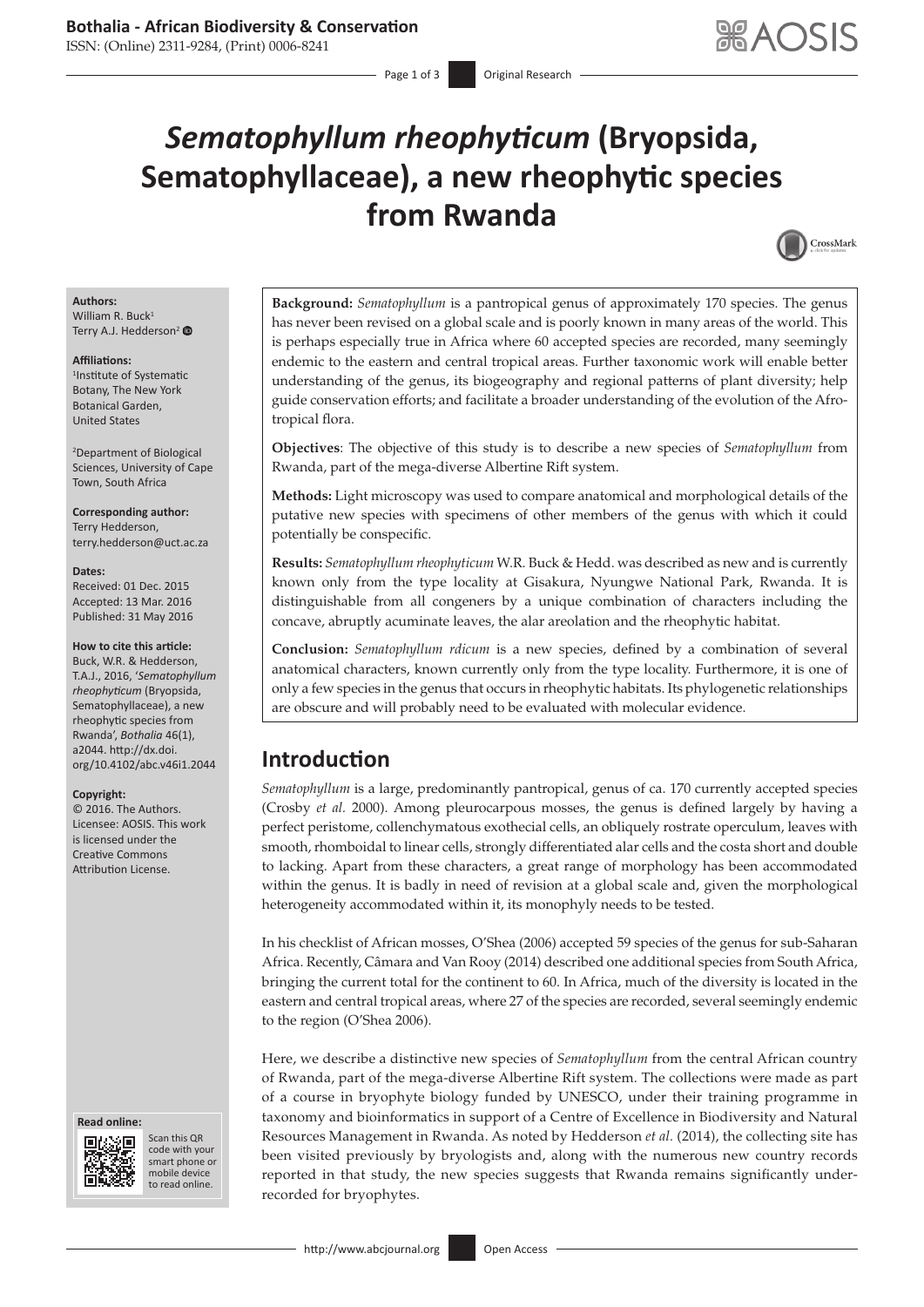### **Research method and design**

Material was collected in the field into paper packets and air dried as rapidly as possible under ambient conditions (i.e. without an artificial heating source). The single specimen of the new species was compared with material of all known species with which it could conceivably be conspecific – that is, all species with concave apices and short apical laminal cells. Material, including types, was studied from extensive holdings at BOL, NY, and PC. Specimens were examined under both dissecting and compound microscopes, and measurements were made using an ocular micrometer.

#### **Taxonomic treatment**

#### *Sematophyllum rheophyticum* **W.R. Buck & Hedd., n.sp.**

**Type: RWANDA**. Nyungwe National Park, Gisakura, trail between Nyungwe Forest Lodge and waterfall, at the waterfall, 1845 m, 2°26'51.1"S, 29°06'52.8"E; pristine mountain rain forest above river, and schistose cliffs around falls; on rocks in swift stream. 03 Oct. 2012, *Hedderson 18129* (BOL, holo; NY, iso.).

#### **Description**

*Plants* medium-sized, in loose, golden-green mats, attached to rocks in fast-flowing stream. *Stems* creeping, to ca. 1.5 cm long, in section with 2–3(–4) rows of small, thickwalled, dark-red cells, surrounding abruptly larger, thinto firm-walled cells, central strand none; pseudoparaphyllia none; axillary hairs with a single brown short-rectangular basal cell and 3(–4) hyaline elongate apical cells. *Stem and branch leaves* similar, loosely erect wet or dry, somewhat homomallous, ovate,  $1.1-1.4 \times 0.4$  mm – 0.7 mm, abruptly short-acuminate to  $\pm$  cuspidate, concave; margins entire throughout, mostly plane but sometimes broadly incurved; costa short and double to absent, when present usually dark orange; laminal cells long-hexagonal at midleaf, (30– )35–43(–54)  $\times$  5  $\mu$ m – 6  $\mu$ m, thin- to firm-walled, smooth, becoming shorter (ca. 2:1) in the acumen, becoming longer, thicker walled and porose towards the insertion; alar cells strongly differentiated, dark orange, mostly in 3(–4) rows, enlarged, ± inflated, thick-walled, not reaching costa but dark-orange colouration extending all across the insertion. *Autoicous*. *Perigonial* bracts ca. 0.33 mm long, ovate, gradually acute; costa none; areolation irregular, with cells 2–6:1, thick-walled, somewhat porose. *Perichaetial* leaves lanceolate, gradually short-acuminate,  $1.1-1.4 \times 0.3$  mm – 0.4 mm; margins entire; costa none; laminal cells linear, thick-walled; alar cells not differentiated. *Setae* dark red, ca. 11 mm – 16 mm long, smooth; capsules inclined, symmetric, short-cylindric, ca. 1 mm long, not constricted below mouth when dry; exothecial cells  $\pm$  isodiametric, somewhat but not strongly collenchymatous, smaller and darker in ca. 3 rows at mouth; stomata at base of capsule, round-pored; operculum obliquely rostrate, ca. 0.4 mm long; annulus not seen; exostome teeth on front surface cross-striolate below, coarsely papillose above, not furrowed, at back strongly trabeculate, finely papillose; endostome finely papillose throughout, basal membrane high, segments keeled, not perforate, about as long as the teeth, cilia single, stout, almost as long as the segments, nodose. *Spores* spherical, 16 µm – 19 µm in diameter, very finely papillose, almost smooth. *Calyptrae* cucullate, naked, smooth (Figure 1).

#### **Etymology**

The species epithet refers to the habitat in which the new species grows, that is, attached to rocks, and often submerged, in swift mountain streams.

#### **Ecology and distribution**

*Sematophyllum rheophyticum* is currently known only from the type locality in Nyungwe National Park, where it occurred on highly mineralised schistose rock in a swift mountain stream below a waterfall. Other species with which it was intimately associated include the rare intercontinental disjunct *Bryocrumia vivicolor* (Broth & Dixon) W.R. Buck, and the equally rare *Scopelophila ligulata* (Spruce) Spruce, a species that is typically associated with mineralised rocks, often containing heavy metals (Hedderson *et al.* 2014). Until more collections are available, it is impossible to ascertain how typical the known locality is, but it should be sought in other similar localities in the eastern and central African montane tropics.



*Source*: Drawings by Tracey L. Nowell, newly produced for this article **FIGURE 1:** *Sematophyllum rheophyticum*, (a) habit, (b) leaves, (c) cells at leaf apex, (d) alar and basal leaf cells. All from Holotype.